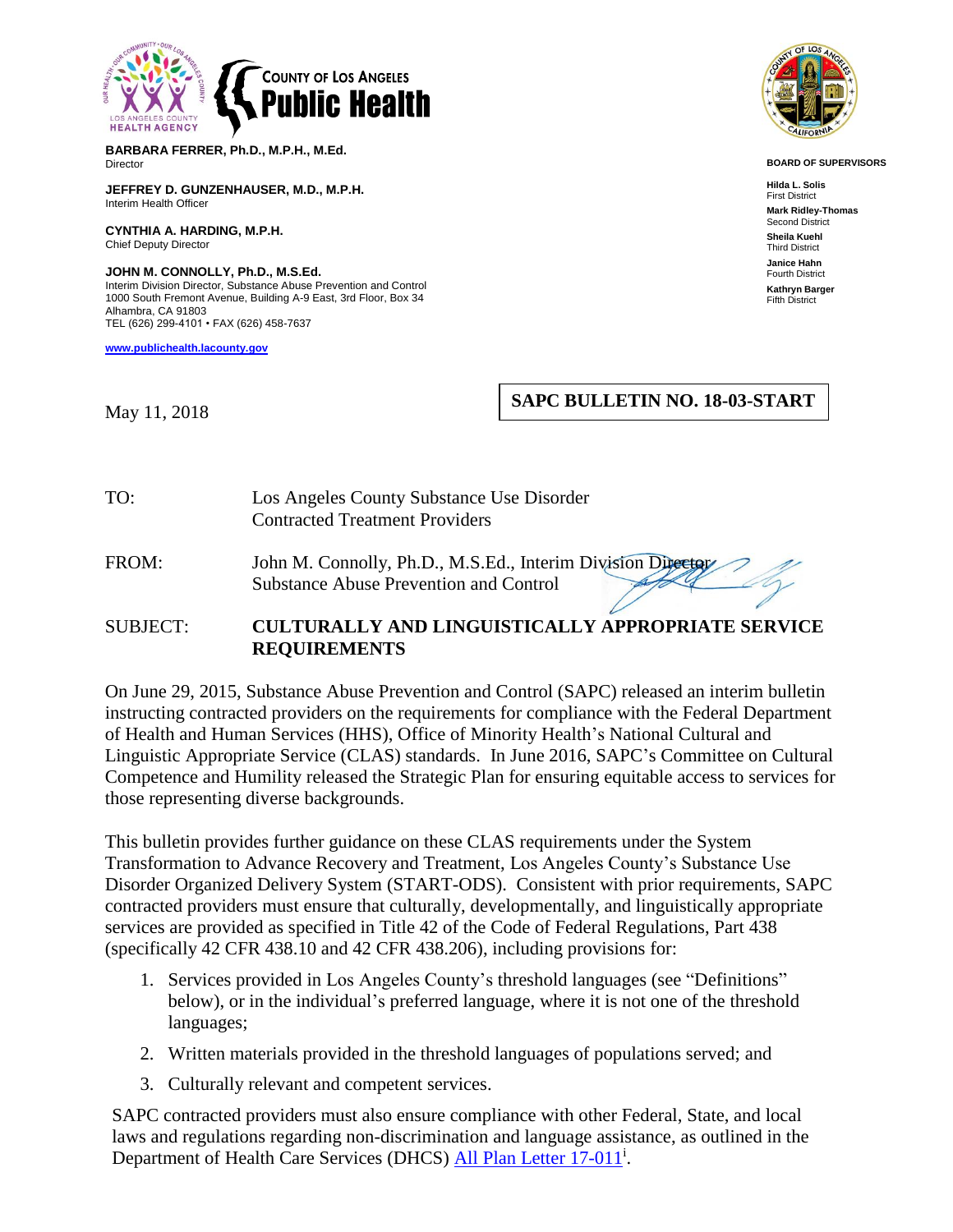## **Requirements and Standards for SAPC Contracted Culturally and Linguistically Competent Substance Use Disorder Treatment Services at each provider location:**

- Complete/update the Service and Bed Availability Tool (SBAT) provider survey to accurately reflect the primary population(s) and language(s) served.
- Maintain policies and procedures that address culturally, developmentally, and linguistically appropriate and accessible services in day-to-day programmatic and administrative operations, including, but not limited to:
	- o Personnel recruitment/retention, grievances/complaints related to cultural competence and physical disability, and ensuring patient input;
	- o Annual staff development plan, including board of directors training and development;
	- o Equal access to services for those with physical, psychiatric, or cognitive disabilities, and visual or hearing impairments, including the availability and use of auxiliary aids and services (see "Definitions" below), as required under Federal, State, and local law;
	- o Language assistance for individuals accessing services whose primary language is not English (including Sign Language); and
	- o Assessment of accessibility, linguistic, and cultural needs of primary populations served.
- Post a Notice of Non-Discrimination that complies with font-size standards, as well as include the non-discrimination taglines in relevant publications and communications that inform individuals with limited English proficiency (LEP) that no-cost language assistance services are available. Samples are available at the HHS' [Translated Resources for Covered Entities](https://www.hhs.gov/civil-rights/for-individuals/section-1557/translated-resources/index.html) webpage.
- Recruit and promote culturally and linguistically diverse governance, leadership, and workforce that are reflective and responsive to the primary populations served; this provision includes representation on Board of Directors or other influencing body.
- Ensure individuals who are monolingual or with LEP receive equal access to services in their primary or preferred language by linguistically proficient staff and/or interpreter at no cost to them.
	- o Input patient self-reported preferred language for treatment services into Sage and the relevant data fields in the California Outcome Measure System (CalOMS).
	- o Use case management benefit to assist patients in receiving treatment in their preferred language if treatment services are not available by linguistically proficient staff.
		- If a patient refuses interpreter services, document in the chart that free interpreter services were offered and declined.
		- Where possible, family members, friends, etc. should not be used as interpreters in the normal course of providing contracted services. Under no circumstances shall a minor child serve as an interpreter.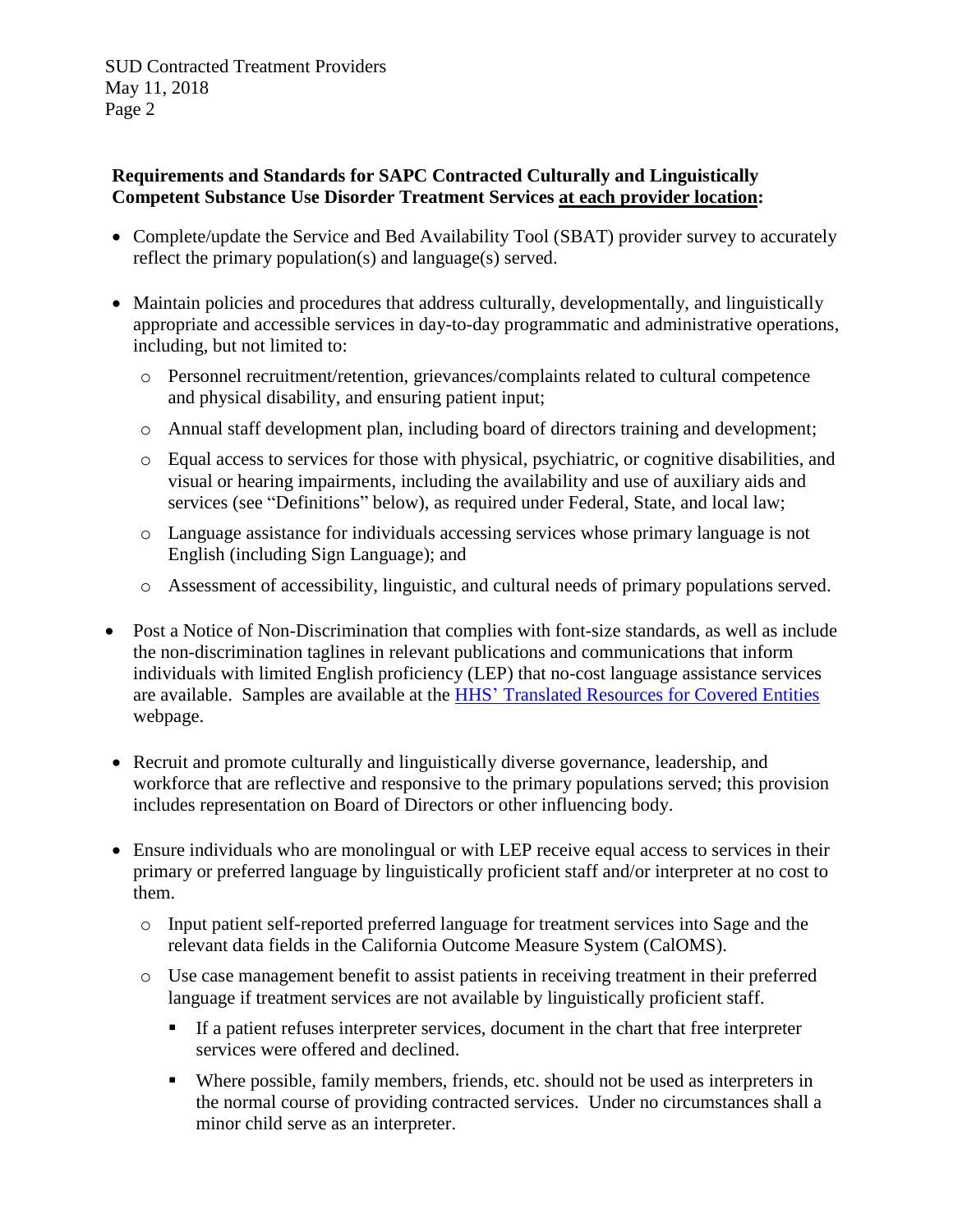SUD Contracted Treatment Providers May 11, 2018 Page 3

- Provide written materials to help individuals obtain services in their threshold languages, in alternative formats, or through auxiliary aids and services. Providers may access the [Patient](http://publichealth.lacounty.gov/sapc/PatientPublic.htm)  [Handbook](http://publichealth.lacounty.gov/sapc/PatientPublic.htm) in the threshold languages and in large print on the SAPC website. Additional documents critical to obtaining services will be made available, including:
	- o Complaint/Grievance/Appeal Notices and Forms
- o Release of Information Forms
- o Privacy Practices
- o Bill of Rights Posting o Confidentiality Notice
- o Treatment Plan o Consent to Treatment Form
- o Patient Handbook Summary
- Reflect in programming an inherent respect for and inclusion of diverse cultural, ethnic, and linguistic needs of the primary populations served. This may include, but not be limited to:
	- o Appropriate front desk and/or reception etiquette and sensitivity.
	- o Materials (i.e., brochures, literature, posters, etc.) that are available or posted in the treatment site.
	- o Website that can be used by all patients (i.e., large print, translation, etc.), and represents primary population served.
	- o Use of relevant evidence-based or best practices.
- Participate in community engagement activities, such as:
	- o Written, audio, or online information dissemination approaches.
	- o Participation in community meetings (e.g., neighborhood groups, faith-based meetings, etc.).
	- o Support non-SUD-specific community activities (e.g., health fairs, walks, use of facility).

SAPC is committed to promoting a service delivery system that treats individuals within the context of their language, culture, ethnicity, gender identity, age, sexual orientation, developmental stage and any physical, psychiatric, or cognitive disabilities. The SAPC website provides resources and additional information about how to implement culturally competent services.

If you have any questions or need additional information, please contact **SAPC\_Compliance@ph.lacounty.gov**.

## **Definitions**

*"Threshold Language"* –The prevalent language indicated on the Medi-Cal Eligibility System (MEDS) as 3,000 beneficiaries or five (5) percent of the population (whichever is lower) in a geographic area. For Los Angeles County, these are: Arabic, Armenian, Cantonese, Farsi, Khmer (Cambodian), Korean, Mandarin, Russian, Spanish, Tagalog, Vietnamese, and other Chinese.